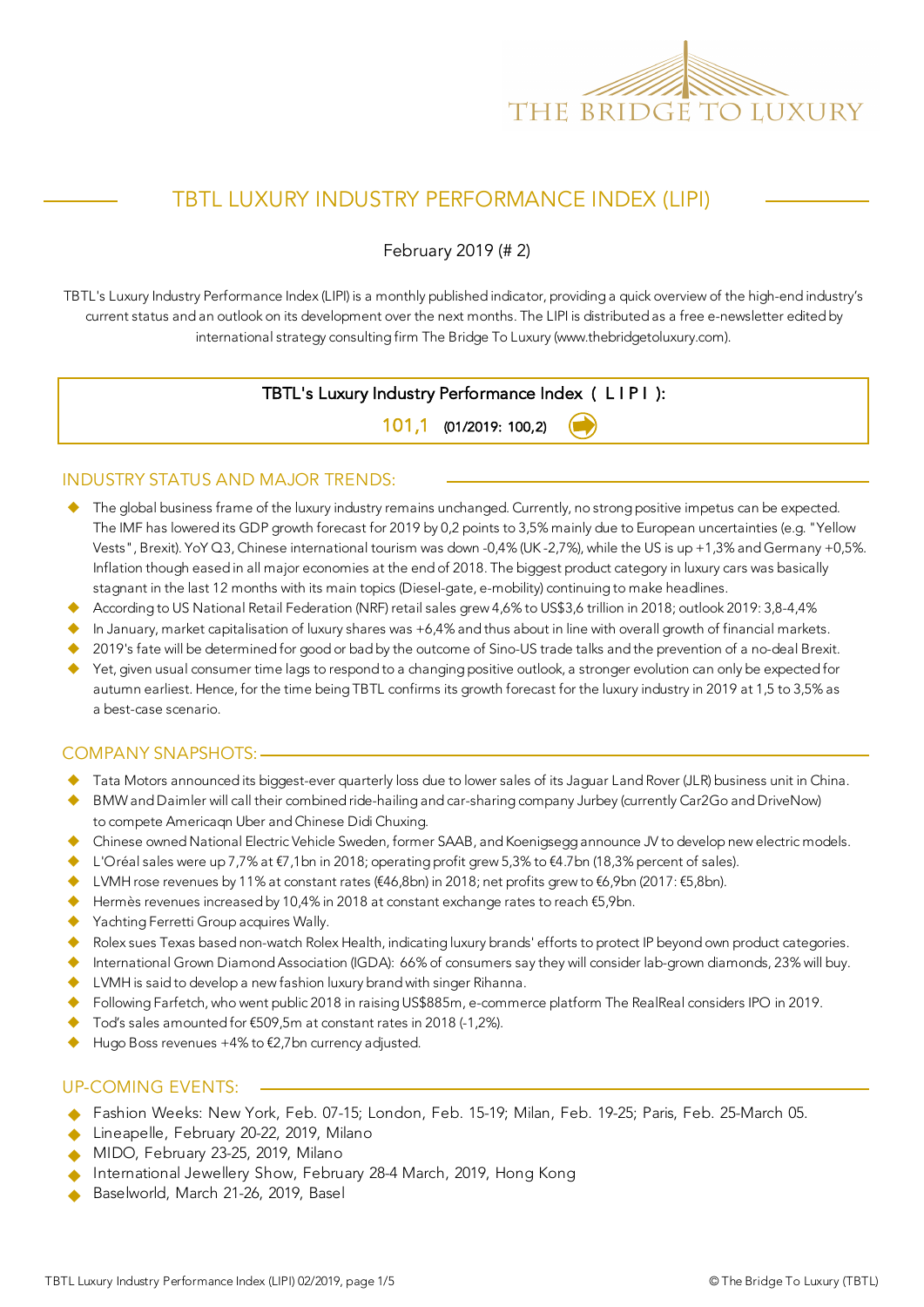

## (A) Development share prices in the luxury industry (in %)

| Company                   | <b>MoM</b> | YoY      | 5Y-o-5Y  | CAGR <sub>5Y</sub> | Category             |
|---------------------------|------------|----------|----------|--------------------|----------------------|
| Hermès                    | 8,2%       | 18,8%    | 122,0%   | 17,3%              | Luxury group         |
| Kering                    | 6,3%       | 15,4%    | 217,9%   | 26,0%              | Luxury group         |
| <b>LVMH</b>               | 8,3%       | 10,7%    | 134,9%   | 18,6%              | Luxury group         |
| Chow Tai Fook             | 6,9%       | $-17,4%$ | $-26,0%$ | $-5,8%$            | Watches & Jewelry    |
| Citychamp                 | 1,8%       | $-10,8%$ | 127,4%   | 17,9%              | Watches & Jewelry    |
| Hengdeli                  | $-2,9%$    | $-21,8%$ | $-67,9%$ | $-20,3%$           | Watches & Jewelry    |
| Lao Feng Xiang            | $-5,3%$    | $-4,6%$  | 70,3%    | 11,2%              | Watches & Jewelry    |
| Movado                    | 1,0%       | 4,4%     | $-15,4%$ | $-3,3%$            | Watches & Jewelry    |
| Richemont                 | 8,6%       | $-23,4%$ | $-18,7%$ | $-4,1%$            | Watches & Jewelry    |
| Swatch Group              | $-0,5%$    | $-33,1%$ | $-47,2%$ | $-12,0%$           | Watches & Jewelry    |
| Tiffany                   | 10,2%      | $-16,8%$ | 6,7%     | 1,3%               | Watches & Jewelry    |
| Hugo Boss                 | 16,2%      | $-15,3%$ | $-33,3%$ | $-7,8%$            | Fashion              |
| Burberry                  | 3,8%       | 14,1%    | 24,4%    | 4,5%               | Fashion              |
| <b>Brunello Cucinelli</b> | 5,0%       | 16,9%    | 55,8%    | 9,3%               | Fashion              |
| Ferragamo                 | $-0,9%$    | $-22,8%$ | $-23,8%$ | $-5,3%$            | Fashion              |
| Capri (Michael Kors)      | 12,0%      | $-35,6%$ | $-46,9%$ | $-11,9%$           | Fashion              |
| Ralph Lauren              | 12,3%      | 1,6%     | $-26,0%$ | $-5,8%$            | Fashion              |
| Moncler                   | 13,7%      | 24,0%    | 133,0%   | 18,4%              | Fashion              |
| Mulberry                  | 2,4%       | $-69,4%$ | $-54,6%$ | $-14,6%$           | Fashion              |
| Prada                     | 0,4%       | $-18,9%$ | $-54,6%$ | $-14,6%$           | Fashion              |
| Tapestry (Coach)          | 14,7%      | $-17,7%$ | $-19,2%$ | $-4,2%$            | Fashion              |
| Tod's                     | $-1,6%$    | $-33,2%$ | $-59,9%$ | $-16,7%$           | Fashion              |
| Estée Lauder              | 4,9%       | 1,1%     | 98,5%    | 14,7%              | Skin care            |
| Shiseido                  | $-6,1%$    | 15,6%    | 295,5%   | 31,7%              | Skin care            |
| <b>BMW</b>                | 3,9%       | $-20,1%$ | $-9,1%$  | $-1,9%$            | Cars                 |
| Ferrari                   | 25,1%      | 13,1%    | $ -$     | $\overline{a}$     | Cars                 |
| Porsche                   | 10,0%      | $-23,7%$ | $-21,8%$ | $-4,8%$            | Cars                 |
| Marriott                  | 5,5%       | $-22,3%$ | 132,3%   | 18,4%              | Travel               |
| Norweg. Cruises           | 21,3%      | $-15,3%$ | 46,9%    | 8,0%               | Travel               |
| Luxottica                 | 0,4%       | 0,2%     | 31,6%    | 5,6%               | Eyewear              |
| Safilo                    | 15,7%      | $-72,4%$ | $-92,4%$ | $-40,3%$           | Eyewear              |
| Sotheby's                 | 1,6%       | $-23,4%$ | $-7,7%$  | $-1,6%$            | Auctions             |
| S&P Global Luxury Ind.    | 8,7%       | $-10,4%$ | 18,3%    | 3,4%               | Index (80 companies) |

Sources: Reuters (monthly average), S&P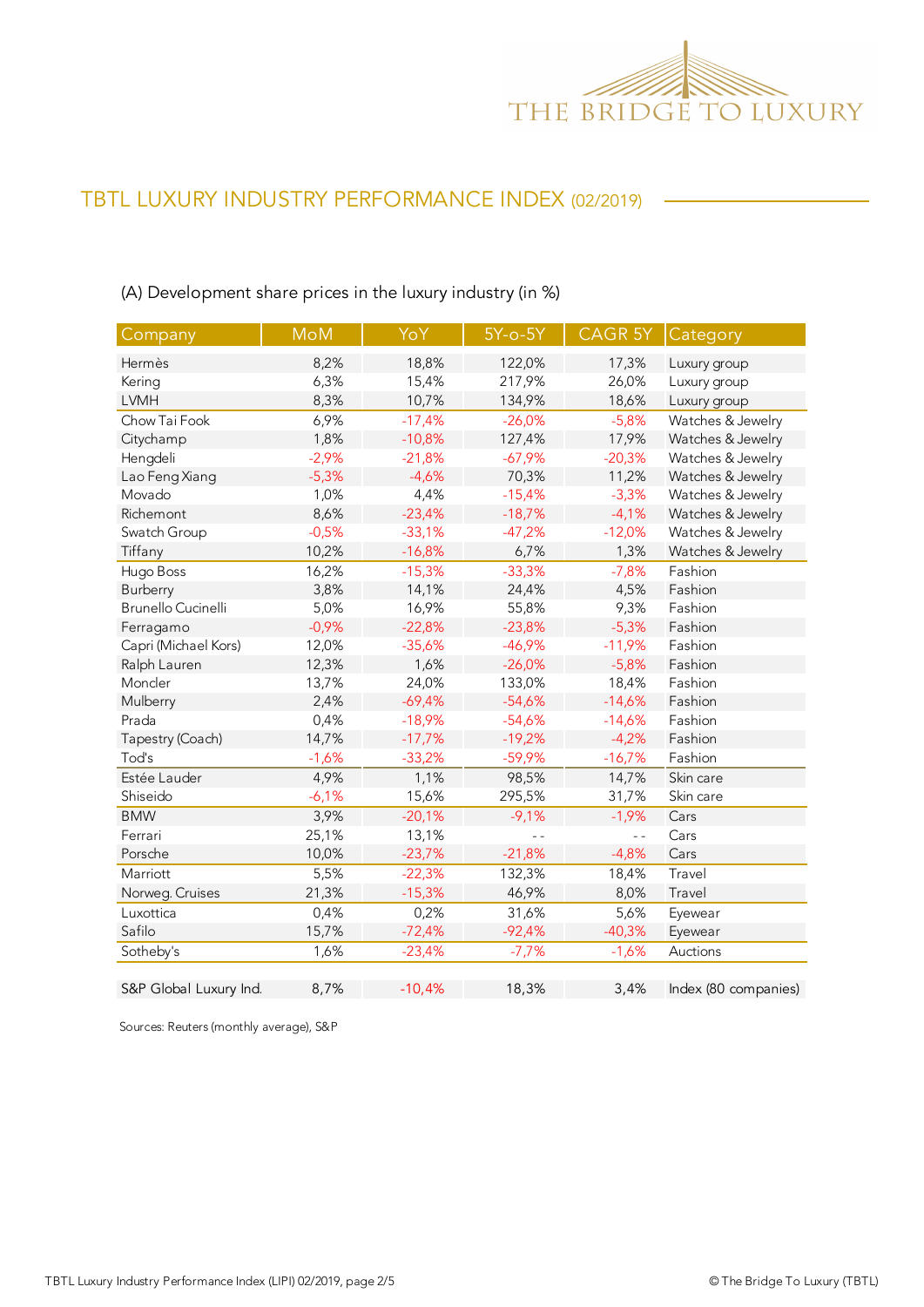

#### (B) Development selective industry indexes

#### (B1) Luxury cars: Quarterly growth rates (units sold in %) Q4 2018

| Company            | roll. $4Qs$ | $5Y$ -o- $5Y$ | <b>CAGR 5Y</b> |
|--------------------|-------------|---------------|----------------|
| Mercedes-Benz Cars | 0,4%        | 38,3%         | 6,7%           |
| <b>BMW</b>         | 1,8%        | 17,3%         | 3,2%           |
| Rolls-Royce        | 22,2%       | 1,1%          | 0,2%           |
| Audi               | $-3,5%$     | 4,1%          | 0,8%           |
| Bentley            | $-5,3%$     | $-4.7%$       | $-1,0%$        |
| Lamborghini        | 50,7%       | 127,3%        | 17,8%          |
| Porsche            | 4,0%        | 35,0%         | 6,2%           |
| Bugatti *          | 92,9%       | 39,7%         | 6,9%           |
| Ferrari            | 10,2%       | 27,5%         | 5,0%           |
| All                | $-0.2%$     | 20,3%         | 3,8%           |

Source: company reports; \* per Q3 2018

#### (B2) Swiss watch exports growth rates (value in %)

| <b>Price Category</b>           | roll. 12 M | $5Y$ -o- $5Y$ | <b>CAGR 5Y</b> |
|---------------------------------|------------|---------------|----------------|
| Export value 0-200 CHF/unit     | $-3.8\%$   | $-24.2%$      | $-5.4\%$       |
| Export value 201-500 CHF/unit   | $-3.3%$    | $-16,7%$      | $-3.6%$        |
| Export value 501-3.000 CHF/unit | 7.4%       | 4.0%          | 0,8%           |
| Export value > 3.000 CHF/unit   | 7,5%       | $-4.7\%$      | $-1.0%$        |
| A                               | 6.1%       | $-4.9\%$      | $-1.2\%$       |

Source: Swiss Watch Federation

#### (B3) Current production of superyachts

| number of superyachts |  | 6L |
|-----------------------|--|----|

Source: Global Order Book, 2019, Boat International Media

#### (B4) Precious metals and diamonds (growth in %)

| Metal    | MoM     | YoY      | 5 Years  | <b>CAGR 5Y</b> |
|----------|---------|----------|----------|----------------|
| Gold     | 2,8%    | $-3.9\%$ | $-2.6%$  | $-0.5%$        |
| Silver   | 2,6%    | $-9.1%$  | $-23.8%$ | $-5.3%$        |
| Diamonds | $-0.4%$ | 2,5%     | $-6.4\%$ | $-1,3%$        |

Sources: Macrotrends (monthly quotes); IDEX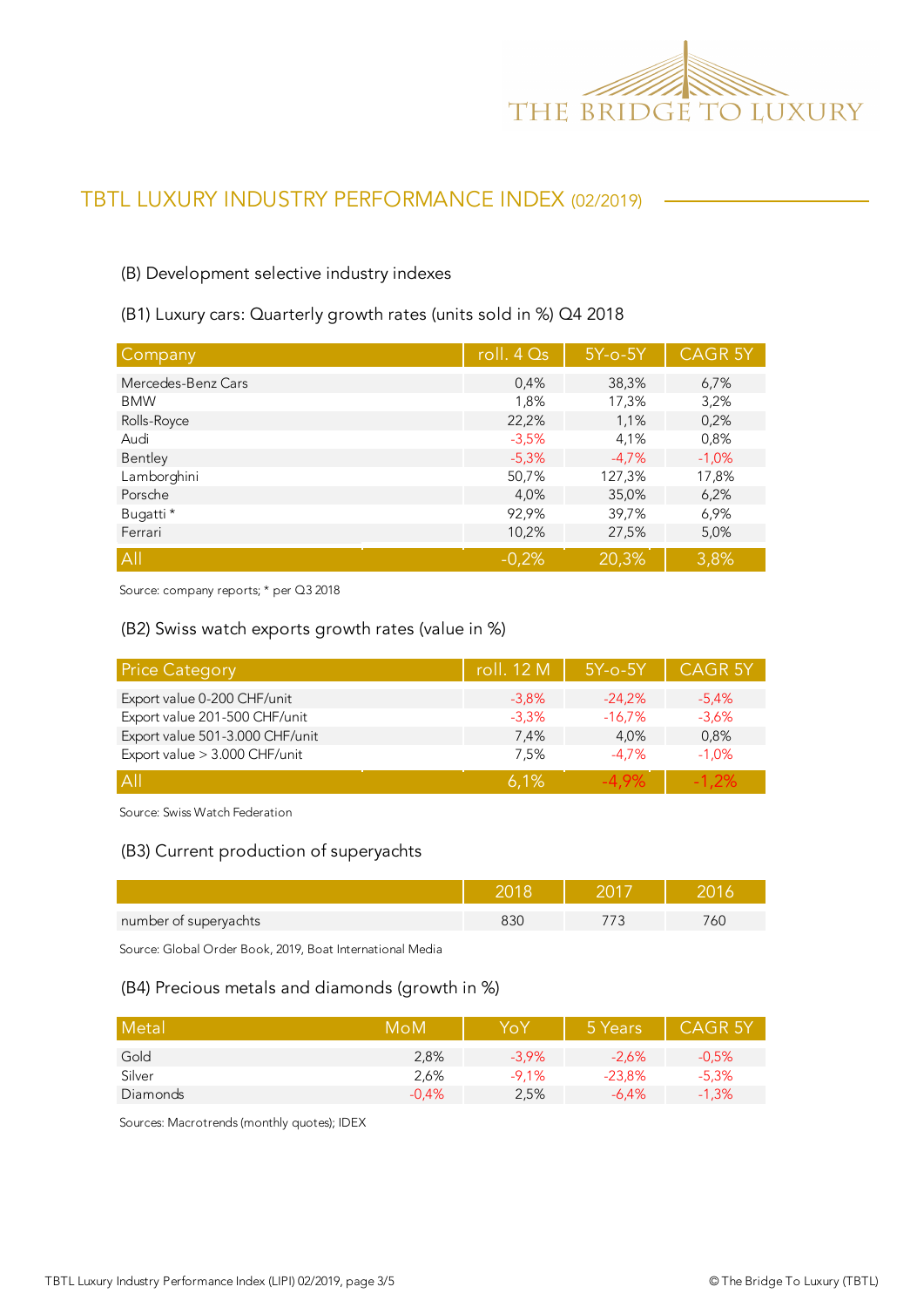

#### (B5) Fine wines

|            |      |      | 5Y-o-5Y | - CAGR 5Y |
|------------|------|------|---------|-----------|
| Fine wines | 0.0% | 0,3% | 26,7%   | 4,8%      |
|            |      |      |         |           |

Source: Li-ex 500 wine index (per previous month)

### (C) GDP annual growth rate (in %)

| Country                                                                             | 2016    | 2017 | 2018E | 2019E | 2023E |
|-------------------------------------------------------------------------------------|---------|------|-------|-------|-------|
| <b>USA</b>                                                                          | 1,7%    | 2,2% | 2,9%  | 2,5%  | 1,5%  |
| $\frac{1}{\sqrt{2}}$<br>Brazil                                                      | $-3,5%$ | 1,0% | 1,3%  | 2,5%  | 2,2%  |
| Japan                                                                               | 1,0%    | 1,7% | 0,9%  | 1,1%  | 0,5%  |
| China                                                                               | 6,7%    | 6,9% | 6,6%  | 6,2%  | 5,6%  |
| Hong Kong*<br>$\mathcal{P}^{\mathcal{S}^{\mathcal{S}}}_{\mathcal{S}^{\mathcal{S}}}$ | 2,2%    | 3,8% | 3,8%  | 2,9%  | 3,1%  |
| India                                                                               | 7,1%    | 6,7% | 7,3%  | 7,5%  | 7,7%  |
| Ě<br>UAE*                                                                           | 3,0%    | 0,8% | 2,9%  | 3,7%  | 2,9%  |
| Russia                                                                              | $-0,2%$ | 1,5% | 1,7%  | 1,6%  | 1,2%  |
| France                                                                              | 1,1%    | 2,3% | 1,5%  | 1,5%  | 1,6%  |
| Germany                                                                             | 2,2%    | 2,5% | 1,5%  | 1,3%  | 1,2%  |
| Italy                                                                               | 0,9%    | 1,5% | 1,0%  | 0,6%  | 0,7%  |
| Spain<br>$\langle \hat{\mathbf{x}} \rangle$ .                                       | 3,2%    | 3,0% | 2,5%  | 2,2%  | 1,7%  |
| ٠<br>Switzerland*                                                                   | 1,6%    | 1,7% | 3,0%  | 1,8%  | 1,7%  |
| $\frac{N}{N}$<br>Great Britain                                                      | 1,8%    | 1,7% | 1,4%  | 1,5%  | 1,6%  |
| World<br>₩                                                                          | 3,3%    | 3,8% | 3,7%  | 3,5%  | 3,6%  |

Source: IMF, 01.2019; \* 10.2018

### (D) Currencies exchange rates: the Euro's performance (change in %)

| Currency        |                              | 1 Month | 6 Months | 12 Months |
|-----------------|------------------------------|---------|----------|-----------|
| US <sub>5</sub> |                              | 0.0%    | $-1,9%$  | $-8,0%$   |
| <b>BRL</b>      | $\blacksquare$               | $-5,8%$ | $-4,5%$  | 5,8%      |
| <b>CNY</b>      |                              | $-2,1%$ | $-3,0%$  | $-1,6%$   |
| HK\$            | $\frac{\sqrt{3}}{2\sqrt{3}}$ | $-0,1%$ | $-1,9%$  | -7,7%     |
| <b>JPY</b>      | 8                            | $-0,5%$ | $-4,3%$  | $-8,3%$   |
| <b>INR</b>      | $\bullet$                    | 2,7%    | 2,3%     | 2,6%      |
| <b>RUB</b>      |                              | $-5,9%$ | 2,4%     | 7,3%      |
| <b>CHF</b>      | ٠                            | 1,3%    | $-1,6%$  | $-1,7%$   |
| <b>GBP</b>      | $\frac{N}{N}$                | $-2,5%$ | $-1,6%$  | 0,0%      |

Source: Oanda, per first of month